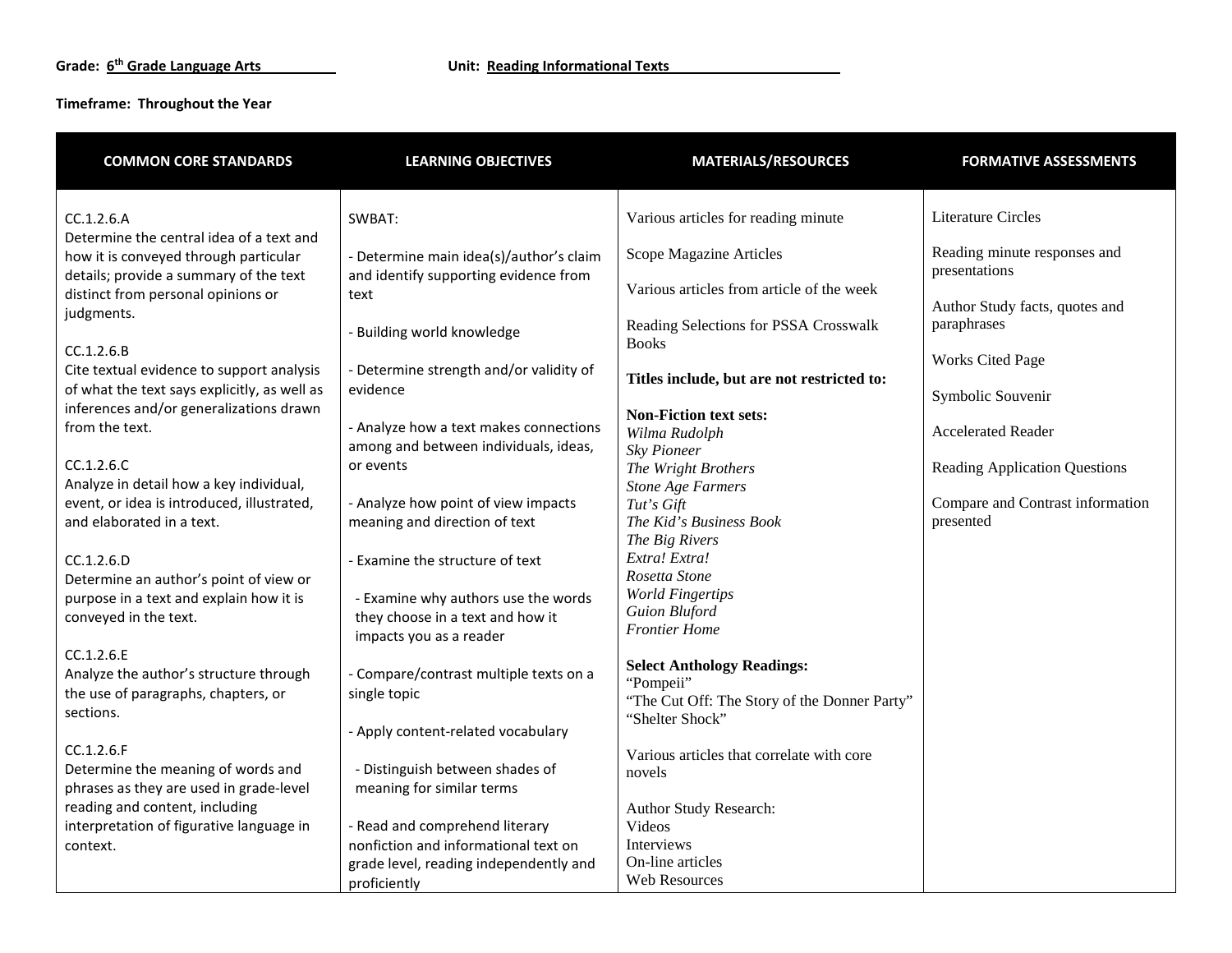|--|

| <b>COMMON CORE STANDARDS</b>                                                                                                                                                                                                               | <b>LEARNING OBJECTIVES</b> | <b>MATERIALS/RESOURCES</b> | <b>FORMATIVE ASSESSMENTS</b> |
|--------------------------------------------------------------------------------------------------------------------------------------------------------------------------------------------------------------------------------------------|----------------------------|----------------------------|------------------------------|
| CC.1.2.6.G<br>Integrate information presented in<br>different media or formats (e.g., visually,<br>quantitatively) as well as in words to<br>develop a coherent understanding of a<br>topic or issue.                                      |                            |                            |                              |
| CC.1.2.6.H<br>Evaluate an author's argument by<br>examining claims and determining if they<br>are supported by evidence.                                                                                                                   |                            |                            |                              |
| CC.1.2.6.1<br>Examine how two authors present similar<br>information in different types of text.                                                                                                                                           |                            |                            |                              |
| CC.1.2.6.J<br>Acquire and use accurately grade-<br>appropriate general academic and<br>domain-specific words and phrases;<br>gather vocabulary knowledge when<br>considering a word or phrase important<br>to comprehension or expression. |                            |                            |                              |
| CC.1.2.6.K<br>Determine or clarify the meaning of<br>unknown and multiple-meaning words<br>and phrases based on grade-level reading<br>and content, choosing flexibly from a<br>range of strategies and tools.                             |                            |                            |                              |
| CC.1.2.6.L                                                                                                                                                                                                                                 |                            |                            |                              |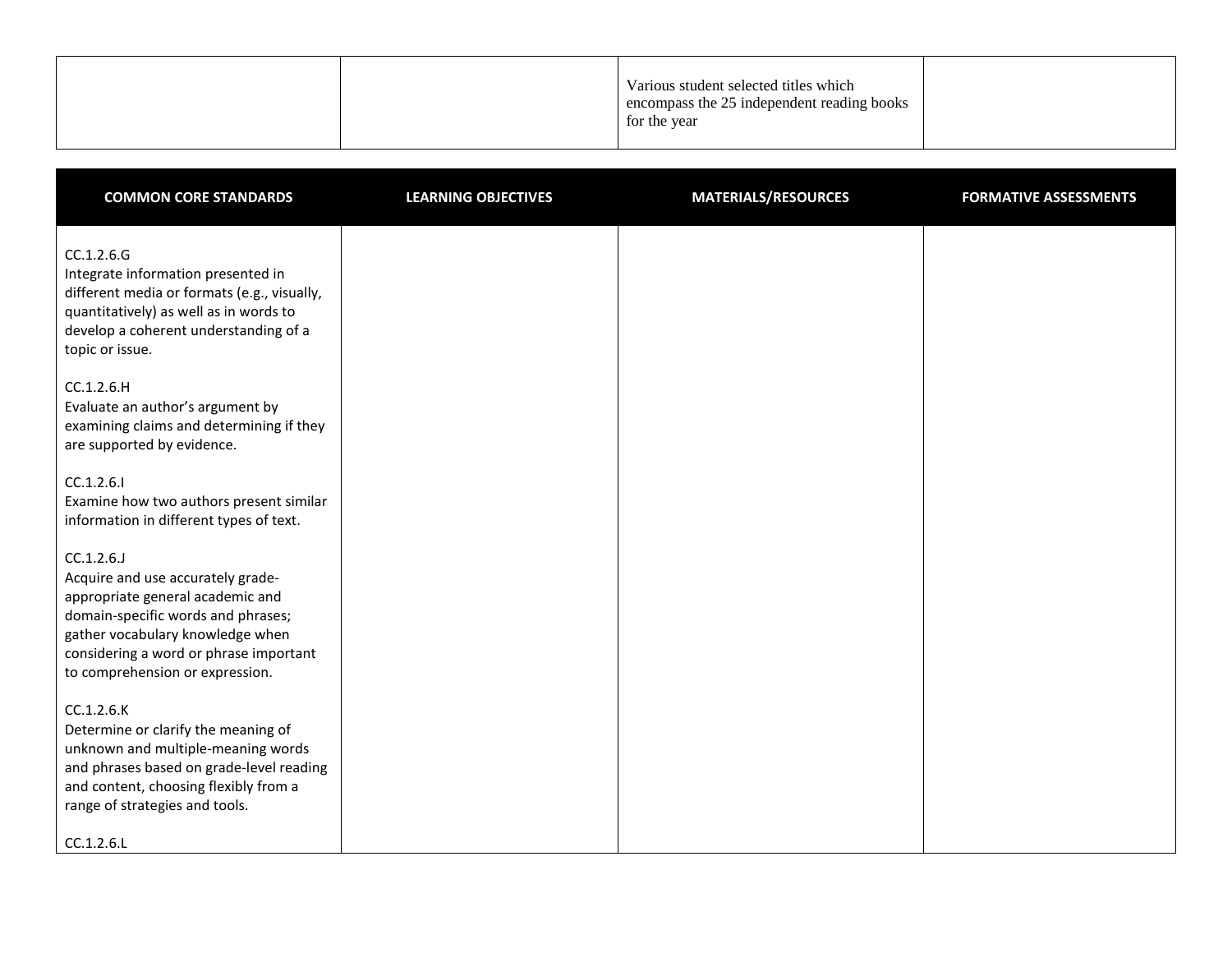| Read and comprehend literary nonfiction    |                  |  |
|--------------------------------------------|------------------|--|
| and informational text on grade level,     |                  |  |
| reading independently and proficiently.    |                  |  |
| Grade: 6 <sup>th</sup> Grade Language Arts | Unit: Literature |  |

| <b>COMMON CORE STANDARDS</b>                 | <b>LEARNING OBJECTIVES</b>                | <b>MATERIALS/RESOURCES</b>                 | <b>FORMATIVE ASSESSMENTS</b>           |
|----------------------------------------------|-------------------------------------------|--------------------------------------------|----------------------------------------|
|                                              |                                           | Titles include, but are not restricted to: | <b>Literature Circles</b>              |
| CC.1.3.6.A                                   | SWBAT:                                    |                                            |                                        |
| Determine a theme or central idea of a       |                                           | <b>Novel Titles include:</b>               | Multiple objective assessments         |
| text and how it is conveyed through          | - Determine main idea(s)/theme(s) and     | Hatchet                                    |                                        |
| particular details; provide a summary of     | identify supporting evidence from text    | Among the Hidden                           | Extended response assessments          |
| the text distinct from personal opinions     |                                           | The True Confessions Charlotte Doyle       |                                        |
| or judgments.                                | <b>Building world knowledge</b>           | The Westing Game<br>Number the Stars       | Reading comprehension question         |
|                                              |                                           |                                            | packets                                |
| CC.1.3.6.B                                   | - Determine strength and/or validity of   | <b>Honors Titles include:</b>              | Thank you card                         |
| Cite textual evidence to support analysis    | evidence                                  | Treasure Island                            |                                        |
| of what the text says explicitly, as well as |                                           | Ender's Game                               | <b>Story Element Analysis (various</b> |
| inferences and/or generalizations drawn      | - Analyze the impact of authorial choices | Petey                                      | forms)                                 |
| from the text.                               | (including dialogue, etc.) on the story   | Freak the Mighty                           |                                        |
|                                              |                                           | The Golden Compass                         | Pop-up Book                            |
| CC.1.3.6.C                                   | - Analyze how a text makes connections    | Castaways of the Flying Dutchman           |                                        |
| Describe how a particular story or           | among and between individuals, ideas,     | Waiting for the Rain                       | Hatchet Journal                        |
| drama's plot unfolds in a series of          | or events                                 |                                            |                                        |
| episodes, as well as how the characters      |                                           | <b>Short Stories from Anthology:</b>       | Survival Kit                           |
| respond or change as the plot moves          | - Analyze how point of view impacts       | "The Goodness of Matt Kaizer"              |                                        |
| toward a resolution.                         | meaning and direction of text             | "Eleven"                                   | <b>DIRT Responses</b>                  |
|                                              |                                           | "Ta-Na-E-Ka"<br>"How to Eat Like a Child"  |                                        |
| CC.1.3.6.D                                   | - Examine the structure of text           | "The All-American Slurp"                   | Journal Writing                        |
| Determine an author's purpose in a text      |                                           | "Cat on the Go"                            |                                        |
| and explain how it is conveyed in a text.    | - Examine why authors use the words       | "All Summer in a Day"                      | <b>Mind Mapping</b>                    |
|                                              | they choose in a text and how it          |                                            |                                        |
| CC.1.3.6.E                                   | impacts you as a reader                   | <b>Text Set Titles:</b>                    | <b>Accelerated Reader Tests</b>        |
| Analyze how the structure of a text          |                                           | The Cay                                    |                                        |
| contributes to the development of theme,     |                                           | Slake's Limbo                              |                                        |
| setting, and plot.                           | - Use context of text to determine        | Flushed                                    |                                        |
|                                              | meaning of unfamiliar terms               | Schooled                                   |                                        |
| CC.1.3.6.F                                   |                                           | Everything on a Waffle                     |                                        |
| Determine the meaning of words and           | - Distinguish between shades of           | Elephant Run                               |                                        |
| phrases as they are used in grade-level      | meaning for similar terms                 | Faith and the Electric Dog                 |                                        |
| reading and content, including               |                                           | Sparrow Hawk Red                           |                                        |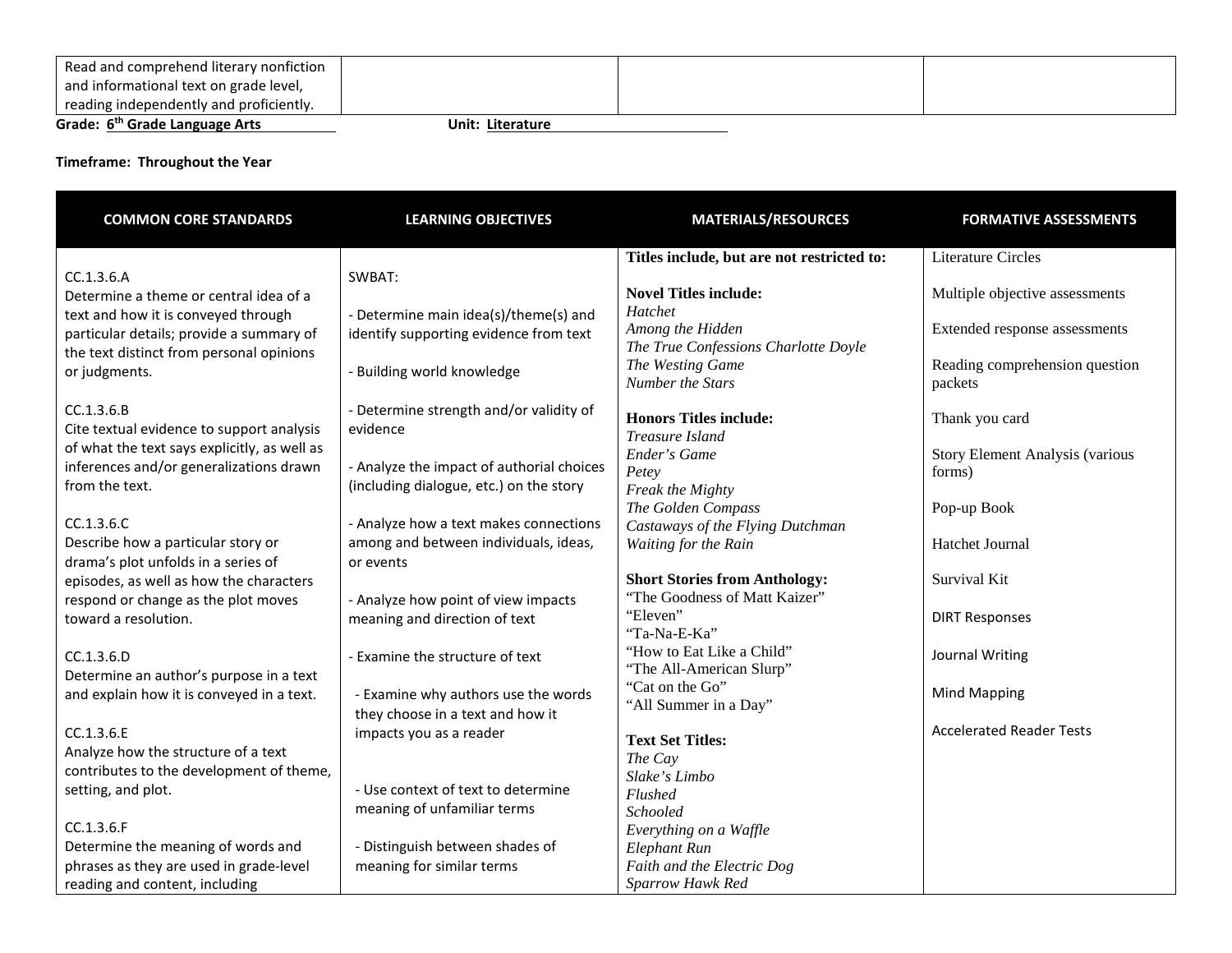| interpretation of figurative language in | <b>Belle Prater's Boy</b>                  |
|------------------------------------------|--------------------------------------------|
| context.                                 | Thunder Cave                               |
|                                          | <b>Phoenix Rising</b>                      |
|                                          |                                            |
|                                          | Various Scope Magazine Plays and Readers   |
|                                          | Theater                                    |
|                                          |                                            |
|                                          | Various student selected titles which      |
|                                          | encompass the 25 independent reading books |
|                                          | for the year                               |
|                                          |                                            |
|                                          | Audio books for various titles             |
|                                          |                                            |
|                                          | Viewing of movies either in entirety or    |
|                                          | partially:                                 |
|                                          | Get a Clue                                 |
|                                          | Miracle at Midnight                        |
|                                          | The Color of Friendship                    |
|                                          | Freak the Mighty                           |
|                                          | Paperclips                                 |
|                                          | The Golden Compass                         |
|                                          | Castaway                                   |
|                                          | The Ender's Game                           |
|                                          |                                            |

| <b>COMMON CORE STANDARDS</b>                                                                                                                                                                                                                                                                             | <b>LEARNING OBJECTIVES</b>                                                                          | <b>MATERIALS/RESOURCES</b> | <b>FORMATIVE ASSESSMENTS</b> |
|----------------------------------------------------------------------------------------------------------------------------------------------------------------------------------------------------------------------------------------------------------------------------------------------------------|-----------------------------------------------------------------------------------------------------|----------------------------|------------------------------|
| CC.1.3.6.G<br>Compare and contrast the experiences of<br>reading a story, drama, or poem to<br>listening to or viewing an audio, video, or<br>live version of the text, including<br>contrasting what is "seen" and "heard"<br>when reading the text to what is<br>perceived when listening or watching. | - Read and comprehend literary fiction<br>on grade level, reading independently<br>and proficiently |                            |                              |
| CC.1.3.6.H<br>Compare and contrast texts in different<br>forms or genres in terms of their<br>approaches to similar themes and topics<br>as well as their use of additional literary<br>elements.                                                                                                        |                                                                                                     |                            |                              |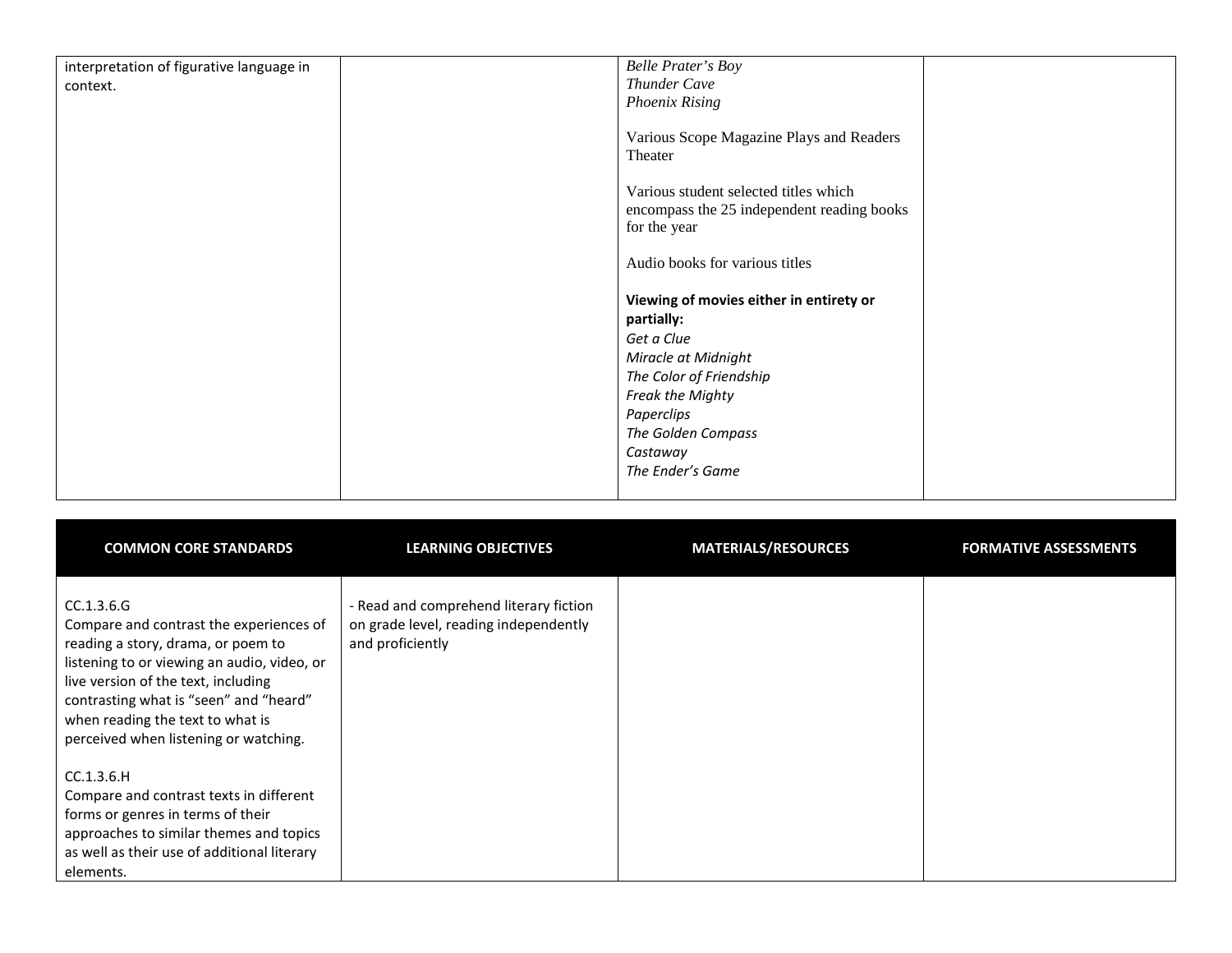| CC.1.3.6.1<br>Determine or clarify the meaning of<br>unknown and multiple-meaning words<br>and phrases based on grade-level reading<br>and content, choosing flexibly from a<br>range of strategies and tools.                            |  |  |
|-------------------------------------------------------------------------------------------------------------------------------------------------------------------------------------------------------------------------------------------|--|--|
| CC.1.3.6.<br>Acquire and use accurately grade-<br>appropriate general academic and<br>domain-specific words and phrases;<br>gather vocabulary knowledge when<br>considering a word or phrase important<br>to comprehension or expression. |  |  |
| CC.1.3.6.K<br>Read and comprehend literary fiction on<br>grade level, reading independently and<br>proficiently.                                                                                                                          |  |  |

**Grade: 6th Grade Language Arts Unit: Informational Writing**

## **Timeframe: 4 Weeks**

| <b>COMMON CORE STANDARDS</b>                | <b>LEARNING OBJECTIVES</b>              | <b>MATERIALS/RESOURCES</b>            | <b>FORMATIVE ASSESSMENTS</b>        |
|---------------------------------------------|-----------------------------------------|---------------------------------------|-------------------------------------|
|                                             |                                         | Reading minute articles               | <b>Reading Minute Summaries</b>     |
| CC.1.4.6.A                                  | SWBAT:                                  |                                       |                                     |
| Write informative/explanatory texts to      |                                         | Various compare and contrast articles | School of the future essay (drafts, |
| examine a topic and convey ideas, concepts, | Introduce a topic for the intended      |                                       | conferences, peer editing)          |
| and information clearly.                    | audience and preview what is to follow; | Movie snippets                        |                                     |
|                                             | organize ideas, concepts, and           |                                       | Author study (quotes and            |
| CC.1.4.6.B                                  | information using strategies such as    | Videos to supplement writing pieces   | paraphrases)                        |
| Identify and introduce the topic for the    | definition, classification,             |                                       |                                     |
| intended audience.                          | compare/contrast, to support writer's   | Teacher made rubrics                  | <b>Biographies</b>                  |
|                                             | purpose.                                |                                       |                                     |
| CC.1.4.6.C                                  |                                         | Exemplars                             | Autobiographical Activity           |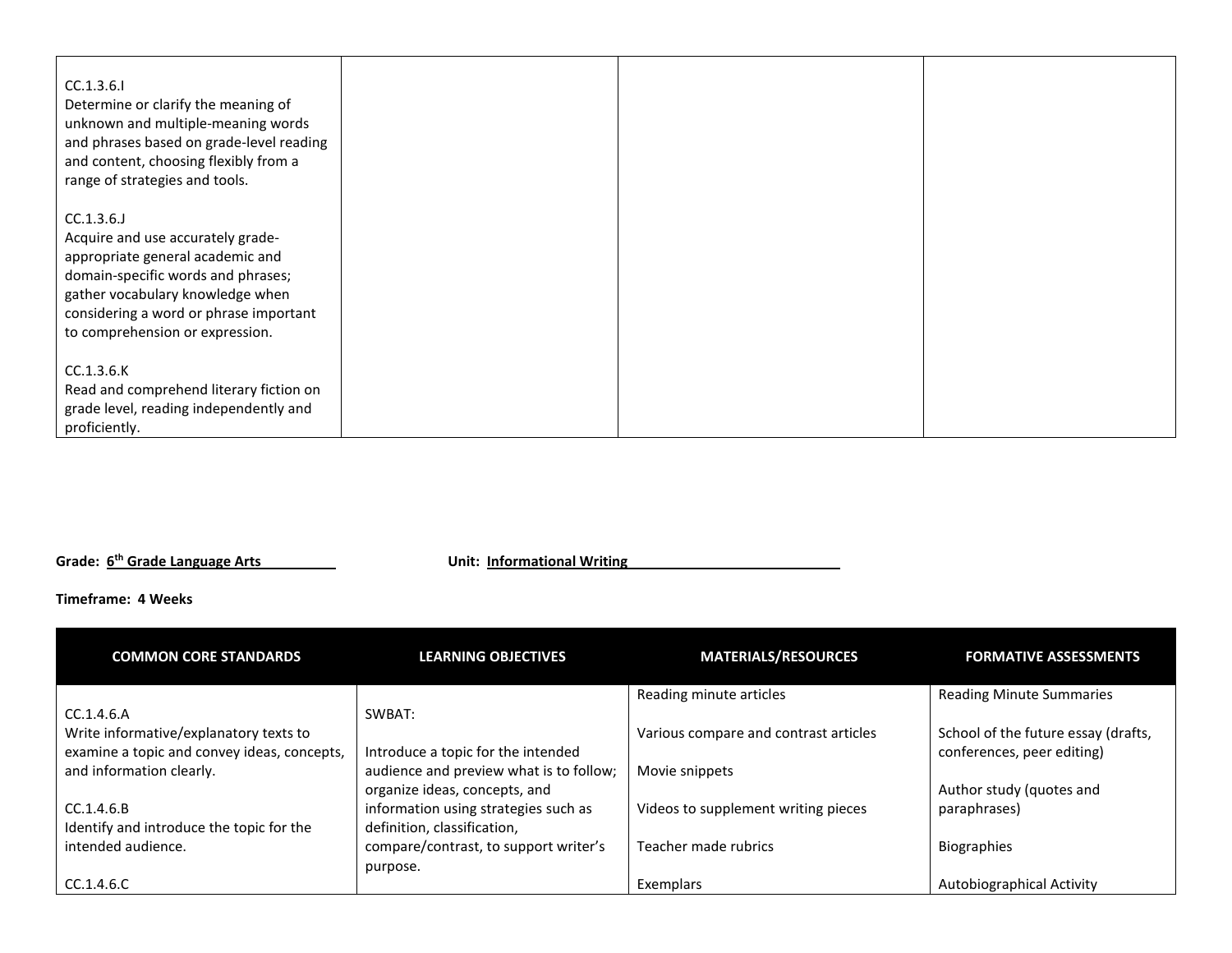| Develop and analyze the topic with relevant  | Develop the topic with relevant, well-   |                                          |                          |
|----------------------------------------------|------------------------------------------|------------------------------------------|--------------------------|
| facts, definitions, concrete details,        | chosen facts, definitions, concrete      | Examples of informational writing pieces | Honors:                  |
| quotations, or other information and         | details, quotations, or other            |                                          | <b>Disability Report</b> |
| examples; include graphics and multimedia    | information and examples.                | PSSA Crosswalk book                      | Author Study Outline     |
| when useful to aiding comprehension.         |                                          |                                          |                          |
|                                              | Use appropriate and varied transitions   | PSSA released item samplers              |                          |
| CC.1.4.6.D                                   | to create cohesion and clarify the       |                                          |                          |
| Organize ideas, concepts, and information    | relationships among ideas and            | Author Study research                    |                          |
| using strategies such as definition,         | concepts.                                |                                          |                          |
| classification, comparison/contrast, and     |                                          |                                          |                          |
| cause/effect; use appropriate transitions to | Use precise language and domain-         |                                          |                          |
| clarify the relationships among ideas and    | specific vocabulary to inform about or   |                                          |                          |
| concepts; provide a concluding statement or  | explain the topic.                       |                                          |                          |
| section; include formatting when useful to   |                                          |                                          |                          |
| aiding comprehension.                        | Establish and maintain a formal style.   |                                          |                          |
|                                              |                                          |                                          |                          |
|                                              | Provide a concluding section that        |                                          |                          |
|                                              | follows from and supports the            |                                          |                          |
|                                              | information or explanation presented.    |                                          |                          |
|                                              | Introduce text(s) for the intended       |                                          |                          |
|                                              | audience, state an opinion and/or topic, |                                          |                          |
|                                              | establish a situation, and create an     |                                          |                          |
|                                              | organizational structure in which ideas  |                                          |                          |
|                                              | are logically grouped to support the     |                                          |                          |
|                                              | writer's purpose.                        |                                          |                          |

| <b>COMMON CORE STANDARDS</b>                                                                                                                                                  | <b>LEARNING OBJECTIVES</b>                                                                                                                                                      | <b>MATERIALS/RESOURCES</b> | <b>FORMATIVE ASSESSMENTS</b> |
|-------------------------------------------------------------------------------------------------------------------------------------------------------------------------------|---------------------------------------------------------------------------------------------------------------------------------------------------------------------------------|----------------------------|------------------------------|
| CC.1.4.6.E<br>Write with an awareness of the stylistic<br>aspects of composition.<br>Use precise language and<br>domain-specific vocabulary to<br>inform about or explain the | Develop the analysis using the relevant<br>evidence from text(s) to support claims,<br>opinions, ideas, and inferences and<br>demonstrating an understanding of the<br>text(s). |                            |                              |
| topic.                                                                                                                                                                        | Use appropriate and varied transitions to                                                                                                                                       |                            |                              |
| Use sentences of varying lengths<br>$\bullet$<br>and complexities.<br>Develop and maintain a<br>$\bullet$                                                                     | create cohesion and clarify the<br>relationships among ideas and concepts.                                                                                                      |                            |                              |
| consistent voice.<br>Establish and maintain a formal style.                                                                                                                   | Use precise language and domain-<br>specific vocabulary to inform about or                                                                                                      |                            |                              |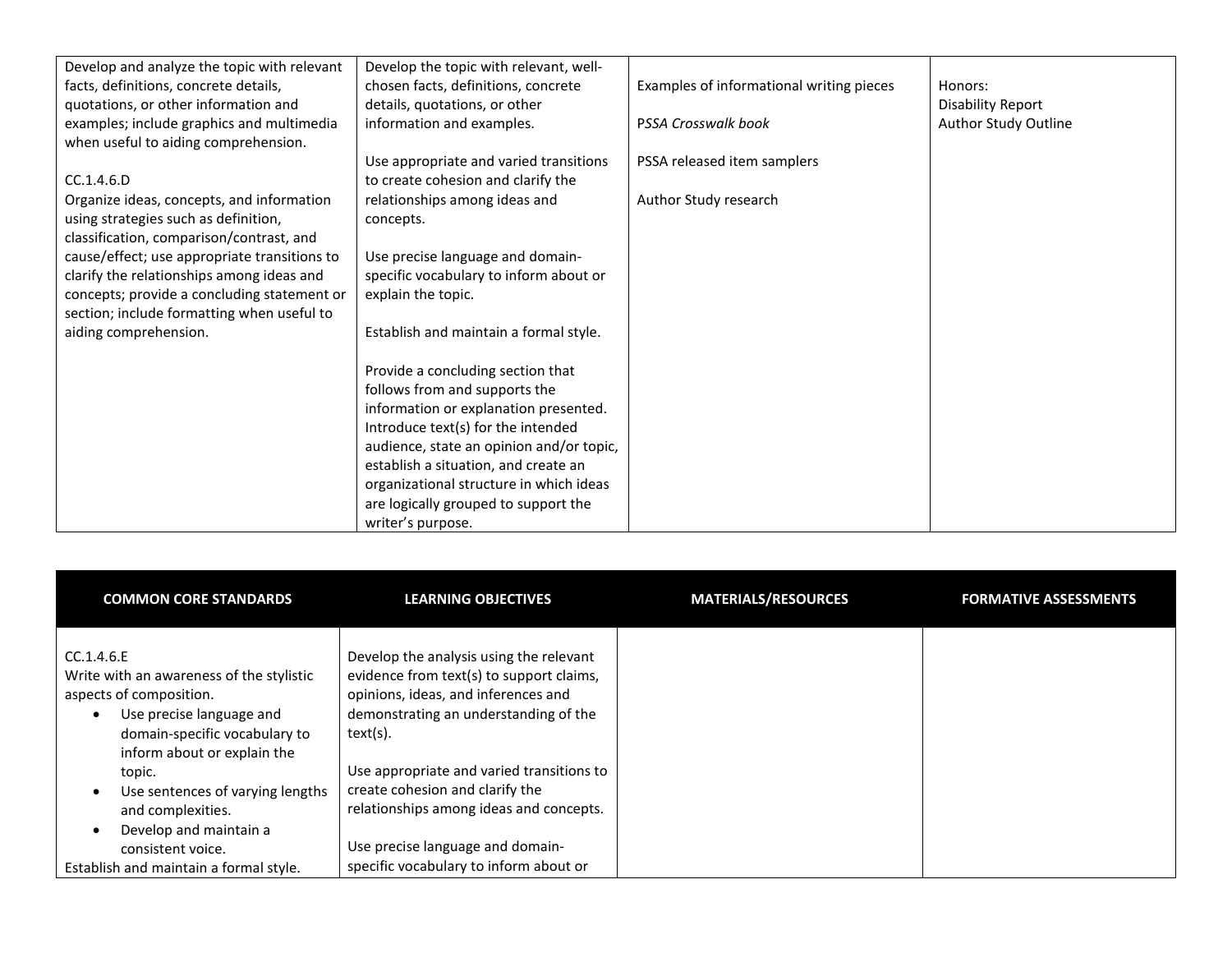|                                            | explain the topic and/or convey the      |  |
|--------------------------------------------|------------------------------------------|--|
| CC.1.4.6.F                                 | experience and events.                   |  |
| Demonstrate a grade-appropriate            |                                          |  |
|                                            |                                          |  |
| command of the conventions of standard     | - Write multiple drafts, provide/receive |  |
| English grammar, usage, capitalization,    | feedback and apply as appropriate        |  |
| punctuation, and spelling.                 |                                          |  |
|                                            | - Gather and evaluate strength/validity  |  |
| CC.1.4.6.S                                 | details through research in support of   |  |
| Draw evidence from literary or             | topic                                    |  |
| informational texts to support analysis,   |                                          |  |
| reflection, and research, applying grade-  |                                          |  |
| level reading standards for literature and |                                          |  |
| literary nonfiction.                       |                                          |  |
|                                            |                                          |  |
| CC.1.4.6.T                                 |                                          |  |
| With guidance and support from peers       |                                          |  |
| and adults, develop and strengthen         |                                          |  |
|                                            |                                          |  |
| writing as needed by planning, revising,   |                                          |  |
| editing, rewriting, or trying a new        |                                          |  |
| approach.                                  |                                          |  |
|                                            |                                          |  |
| CC.1.4.6.V                                 |                                          |  |
| Conduct short research projects to         |                                          |  |
| answer a question, drawing on several      |                                          |  |
| sources and refocusing the inquiry when    |                                          |  |
| appropriate.                               |                                          |  |

| <b>COMMON CORE STANDARDS</b>                                                                                                                                                                                                                                                                | <b>LEARNING OBJECTIVES</b> | <b>MATERIALS/RESOURCES</b> | <b>FORMATIVE ASSESSMENTS</b> |
|---------------------------------------------------------------------------------------------------------------------------------------------------------------------------------------------------------------------------------------------------------------------------------------------|----------------------------|----------------------------|------------------------------|
| CC.1.4.6.W<br>Gather relevant information from<br>multiple print and digital sources; assess<br>the credibility of each source; and quote<br>or paraphrase the data and conclusions<br>of others while avoiding plagiarism and<br>providing basic bibliographic information<br>for sources. |                            |                            |                              |
| CC.1.4.6.X                                                                                                                                                                                                                                                                                  |                            |                            |                              |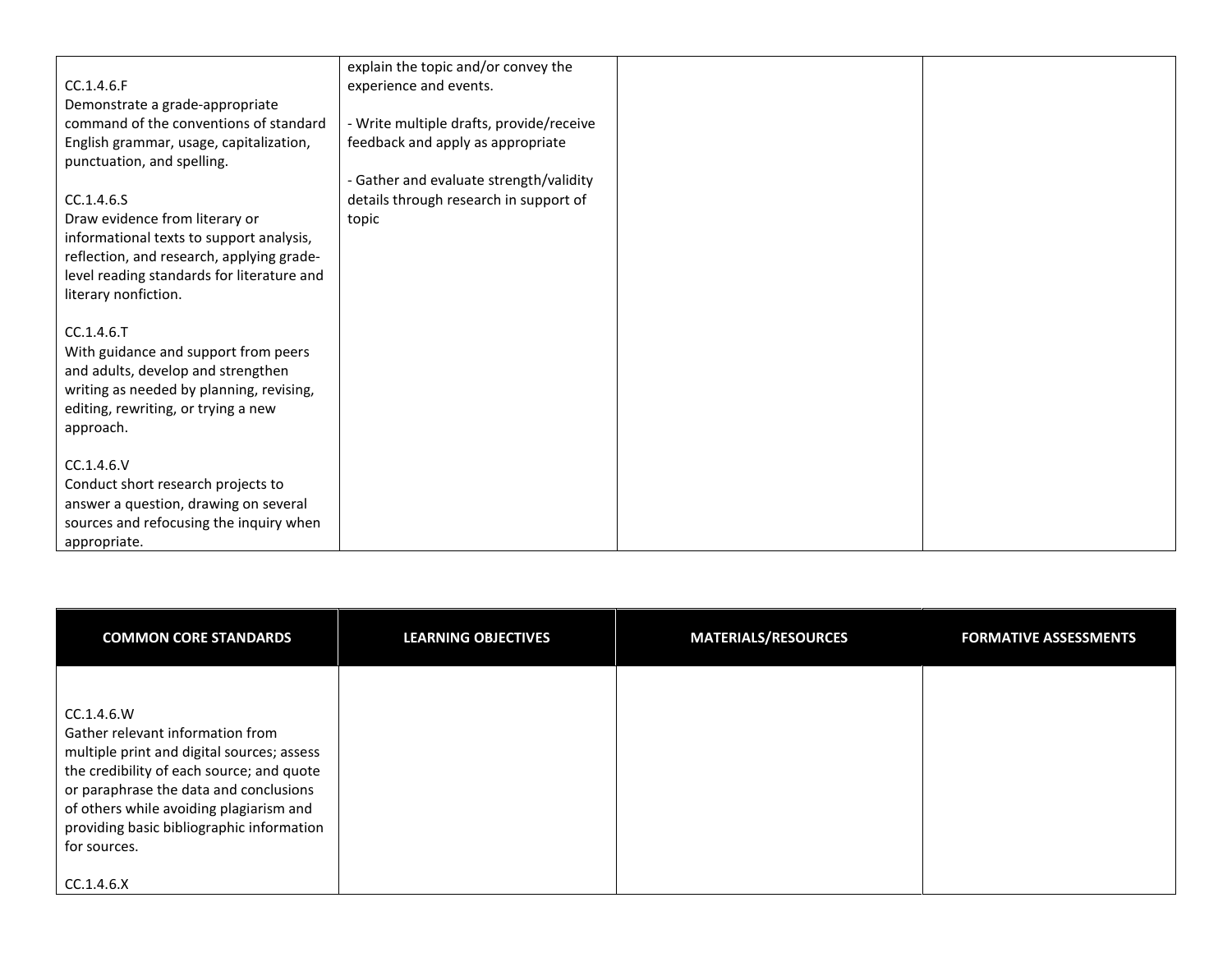| Write routinely over extended time<br>frames (time for research, reflection, and<br>revision) and shorter time frames (a<br>single sitting or a day or two) for a range<br>of discipline-specific tasks, purposes, and<br>audiences. |  |  |
|--------------------------------------------------------------------------------------------------------------------------------------------------------------------------------------------------------------------------------------|--|--|
|                                                                                                                                                                                                                                      |  |  |
| In development:                                                                                                                                                                                                                      |  |  |
| CC.1.4.6.U                                                                                                                                                                                                                           |  |  |
| Use technology, including the Internet, to                                                                                                                                                                                           |  |  |
| produce and publish writing as well as to                                                                                                                                                                                            |  |  |
| interact and collaborate with others;                                                                                                                                                                                                |  |  |
| demonstrate sufficient command of                                                                                                                                                                                                    |  |  |
| keyboarding skills to type a minimum of                                                                                                                                                                                              |  |  |
| three pages in a single setting.                                                                                                                                                                                                     |  |  |

**Grade: 6th Grade Language Arts Unit: Argumentative Writing**

**Timeframe: 4 Weeks**

| <b>COMMON CORE STANDARDS</b>                             | <b>LEARNING OBJECTIVES</b>                  | <b>MATERIALS/RESOURCES</b>                                                  | <b>FORMATIVE ASSESSMENTS</b>                               |
|----------------------------------------------------------|---------------------------------------------|-----------------------------------------------------------------------------|------------------------------------------------------------|
| CC.1.4.6.G                                               | SWBAT:                                      | Argumentative Reading Minute Articles                                       | Argumentative Graphic Organizer                            |
| Write arguments to support claims.                       | - Write text meeting the exemplary          | <b>PSSA Crosswalk Book</b>                                                  | Argumentative Essay (drafts,<br>conferences, peer editing) |
| CC.1.4.6.H<br>Introduce and state an opinion on a topic. | standard following the PA Writing<br>Rubric | Argumentative article resources - various<br>magazines and internet sources |                                                            |
| CC.1.4.6.1                                               |                                             |                                                                             |                                                            |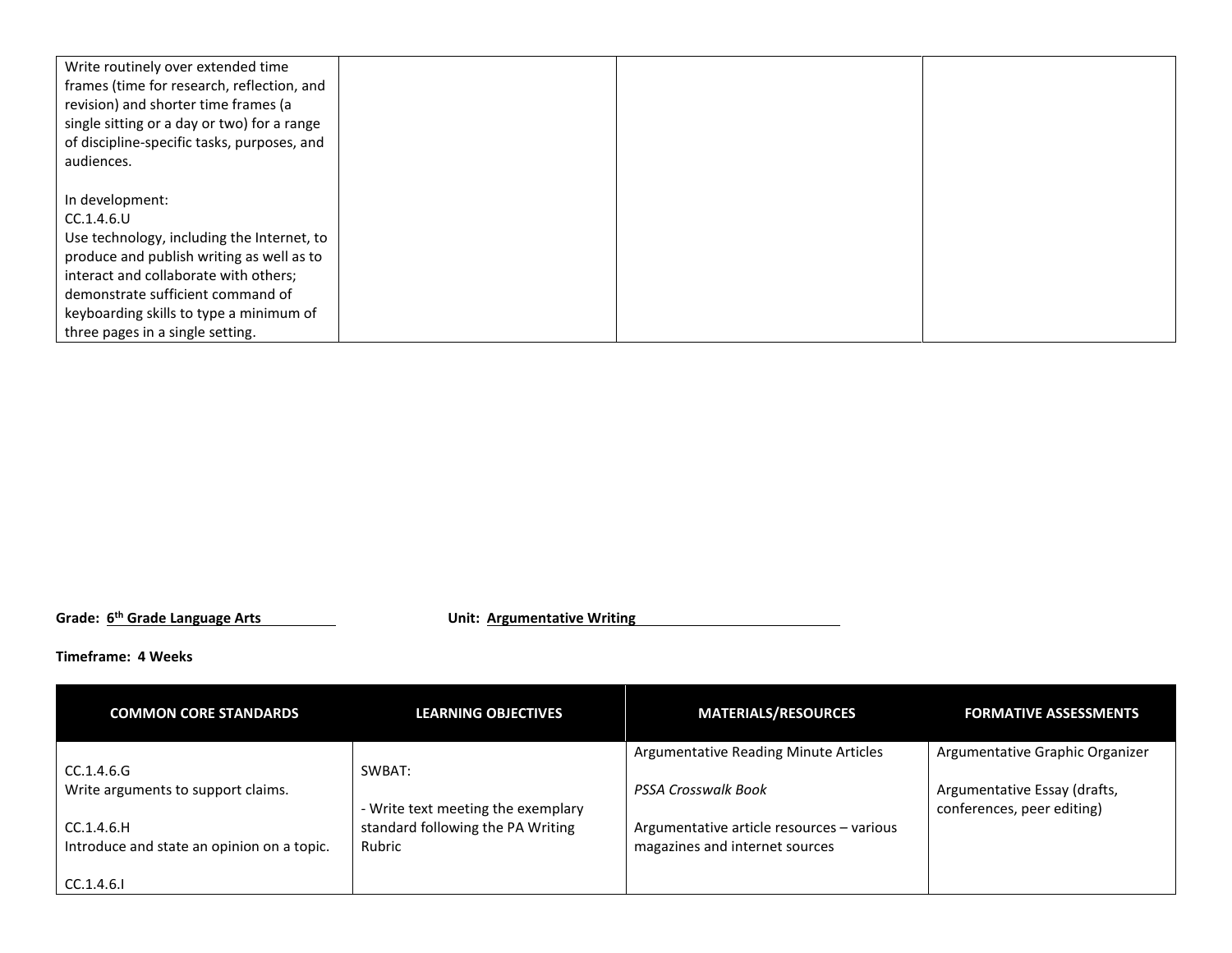| Use clear reasons and relevant evidence to   | - Write multiple drafts, provide/receive  |  |
|----------------------------------------------|-------------------------------------------|--|
| support claims, using credible sources and   | feedback and apply as appropriate         |  |
| demonstrating an understanding of the        |                                           |  |
| topic.                                       | - Gather and evaluate strength/validity   |  |
|                                              | of details through research in support of |  |
| CC.1.4.6.                                    | topic                                     |  |
| Organize the claim(s) with clear reasons and |                                           |  |
| evidence clearly; clarify relationships      | - Understand and represent the            |  |
| among claim(s) and reasons by using words,   | opposing viewpoint within your            |  |
| phrases, and clauses; provide a concluding   | argument                                  |  |
| statement or section that follows from the   |                                           |  |
| argument presented.                          | - Take a position                         |  |
|                                              |                                           |  |
| CC.1.4.6.K                                   | - Use reading exemplars to impact         |  |
| Write with an awareness of the stylistic     | writing                                   |  |
| aspects of composition.                      |                                           |  |
| Use precise language and domain-             | - Introduce claim(s) for the intended     |  |
| specific vocabulary to inform about          | audience, acknowledge and distinguish     |  |
| or explain the topic.                        | the claim(s) from alternate or opposing   |  |
| Use sentences of varying lengths             | claims, and support the writer's purpose  |  |
| and complexities.                            | by logically organizing reasons and       |  |
| Develop and maintain a consistent            | evidence                                  |  |
| voice.                                       |                                           |  |
| Establish and maintain a formal              | - Support claim(s) with logical reasoning |  |
| style.                                       | and relevant evidence, using accurate,    |  |
|                                              | credible sources and demonstrating an     |  |
|                                              | understanding of the topic or text        |  |

| <b>COMMON CORE STANDARDS</b>                                          | <b>LEARNING OBJECTIVES</b>              | <b>MATERIALS/RESOURCES</b> | <b>FORMATIVE ASSESSMENTS</b> |
|-----------------------------------------------------------------------|-----------------------------------------|----------------------------|------------------------------|
| CC.1.4.6.L                                                            | Use words, phrases, and clauses to      |                            |                              |
| Demonstrate a grade-appropriate                                       | create cohesion, and clarify the        |                            |                              |
| command of the conventions of standard                                | relationships among claim(s),           |                            |                              |
| English grammar, usage, capitalization,<br>punctuation, and spelling. | counterclaims, reasons, and evidence    |                            |                              |
|                                                                       | - Establish and maintain a formal style |                            |                              |
| CC.1.4.6.R                                                            |                                         |                            |                              |
| Demonstrate a grade-appropriate                                       | - Provide a concluding section that     |                            |                              |
| command of the conventions of standard                                | reinforces the claims and reasons       |                            |                              |
|                                                                       | presented                               |                            |                              |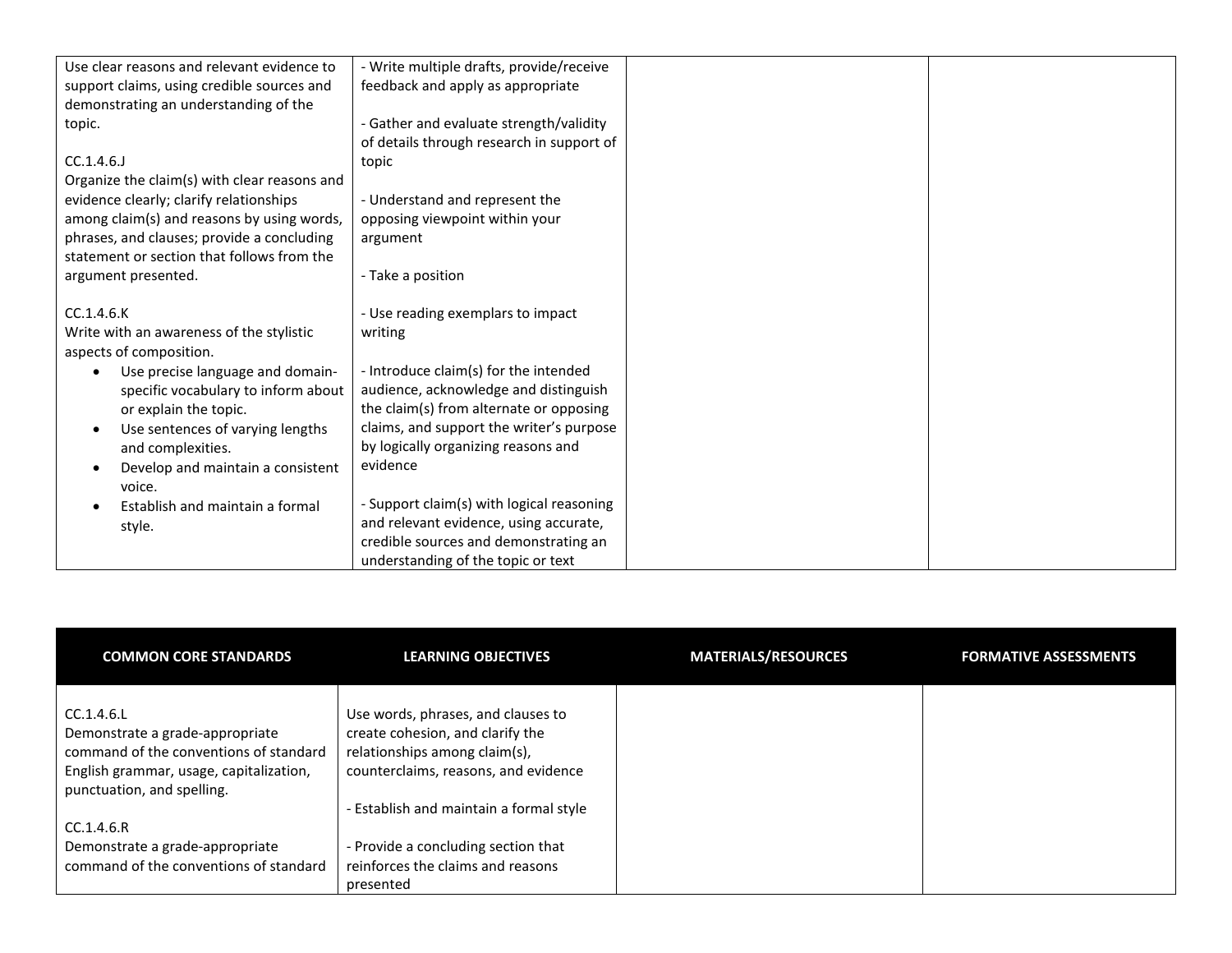| English grammar, usage, capitalization,    |                                          |  |
|--------------------------------------------|------------------------------------------|--|
| punctuation, and spelling.                 | - Introduce text(s) for the intended     |  |
|                                            | audience, state an opinion and/or topic, |  |
| CC.1.4.6.5                                 | establish a situation, and create an     |  |
| Draw evidence from literary or             | organizational structure in which ideas  |  |
| informational texts to support analysis,   | are logically grouped to support the     |  |
| reflection, and research, applying grade-  | writer's purpose                         |  |
| level reading standards for literature and |                                          |  |
| literary nonfiction.                       | - Develop the analysis using relevant    |  |
|                                            | evidence from text(s) to support claims, |  |
| $CC.1.4.6.$ T                              | opinions, ideas, and inferences and      |  |
| With guidance and support from peers       | demonstrating an understanding of the    |  |
| and adults, develop and strengthen         | text(s)                                  |  |
| writing as needed by planning, revising,   |                                          |  |
| editing, rewriting, or typing a new        | - Use appropriate and varied transitions |  |
| approach.                                  | to create cohesion and clarify the       |  |
|                                            | relationships among ideas and concepts   |  |
| CC.1.4.6.V                                 |                                          |  |
| Conduct short research projects to         | - Use precise language and domain-       |  |
| answer a question, drawing on several      | specific vocabulary to inform about or   |  |
| sources and refocusing the inquiry when    | explain the topic and/or convey the      |  |
| appropriate.                               | experience and events                    |  |

| <b>COMMON CORE STANDARDS</b>                                                                                                                                                                                                                                                                | <b>LEARNING OBJECTIVES</b> | <b>MATERIALS/RESOURCES</b> | <b>FORMATIVE ASSESSMENTS</b> |
|---------------------------------------------------------------------------------------------------------------------------------------------------------------------------------------------------------------------------------------------------------------------------------------------|----------------------------|----------------------------|------------------------------|
| CC.1.4.6.W<br>Gather relevant information from<br>multiple print and digital sources; assess<br>the credibility of each source; and quote<br>or paraphrase the data and conclusions<br>of others while avoiding plagiarism and<br>providing basic bibliographic information<br>for sources. |                            |                            |                              |
| CC.1.4.6.X                                                                                                                                                                                                                                                                                  |                            |                            |                              |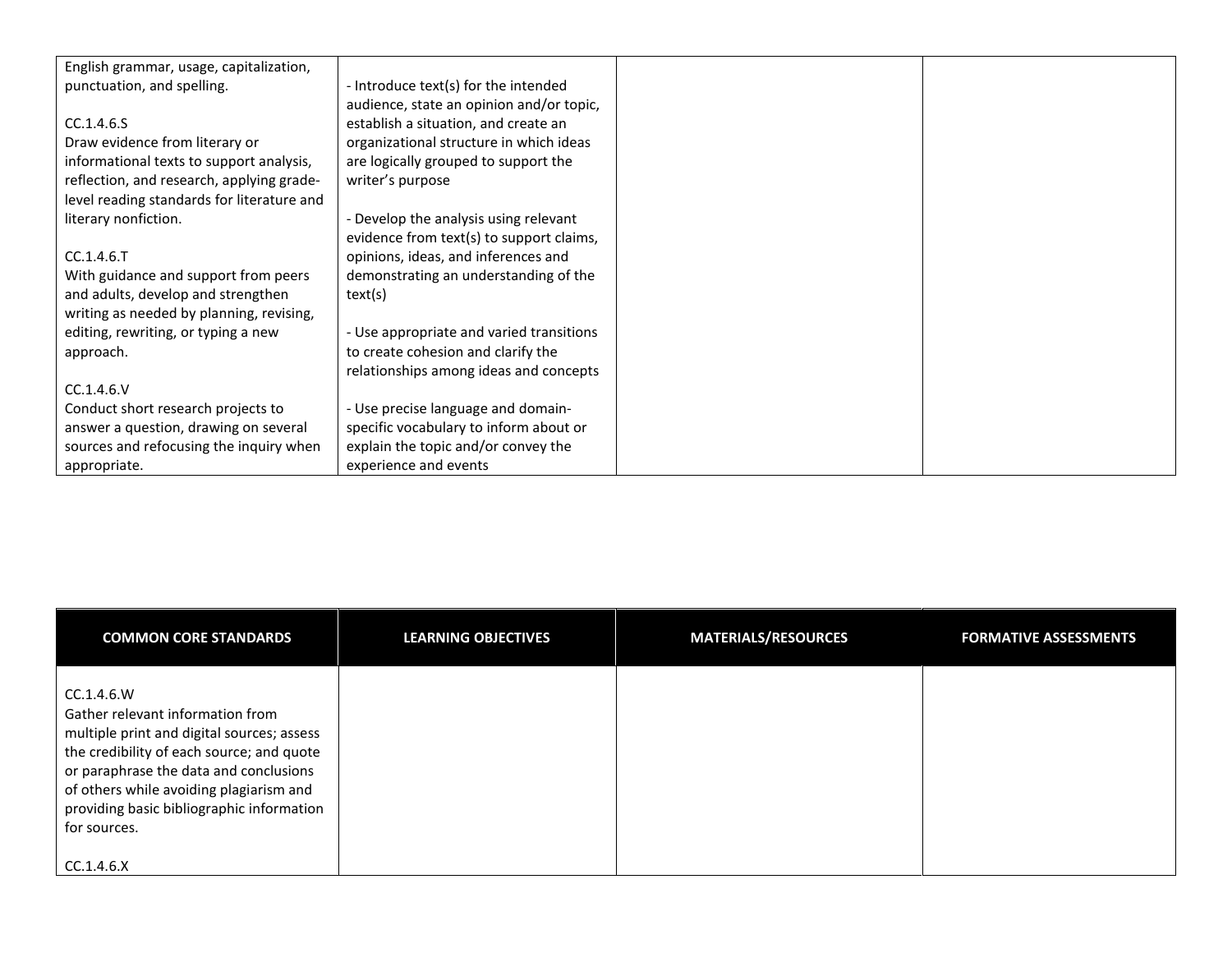| Write routinely over extended time<br>frames (time for research, reflection, and<br>revision) and shorter time frames (a<br>single sitting or a day or two) for a range<br>of discipline-specific tasks, purposes, and<br>audiences. |  |  |
|--------------------------------------------------------------------------------------------------------------------------------------------------------------------------------------------------------------------------------------|--|--|
|                                                                                                                                                                                                                                      |  |  |
| In development:                                                                                                                                                                                                                      |  |  |
| CC.1.4.6.U                                                                                                                                                                                                                           |  |  |
| Use technology, including the Internet, to                                                                                                                                                                                           |  |  |
| produce and publish writing as well as to                                                                                                                                                                                            |  |  |
| interact and collaborate with others;                                                                                                                                                                                                |  |  |
| demonstrate sufficient command of                                                                                                                                                                                                    |  |  |
| keyboarding skills to type a minimum of                                                                                                                                                                                              |  |  |
| three pages in a single setting.                                                                                                                                                                                                     |  |  |

**Grade: 6th Grade Language Arts Unit: Narrative Writing**

## **Timeframe: 3 Weeks**

| <b>COMMON CORE STANDARDS</b>        | <b>LEARNING OBJECTIVES</b>         | <b>MATERIALS/RESOURCES</b>            | <b>FORMATIVE ASSESSMENTS</b> |
|-------------------------------------|------------------------------------|---------------------------------------|------------------------------|
|                                     |                                    | Literature Anthology                  | Matt Kaizer Thank You Card   |
| CC.1.4.6.M                          | SWBAT:                             |                                       |                              |
| Write narratives to develop real or | - Write text meeting the exemplary | <b>Novels</b>                         | Character report card        |
| imagined experiences or events.     | standard following the PA Writing  |                                       | All American Slurp           |
|                                     | Rubric                             | Teacher made rubrics and grade sheets | How to Eat Like a Child      |
| CC.1.4.6.N                          |                                    |                                       |                              |
|                                     |                                    | <b>Graphic Organizers</b>             | Case of Mistaken Identity    |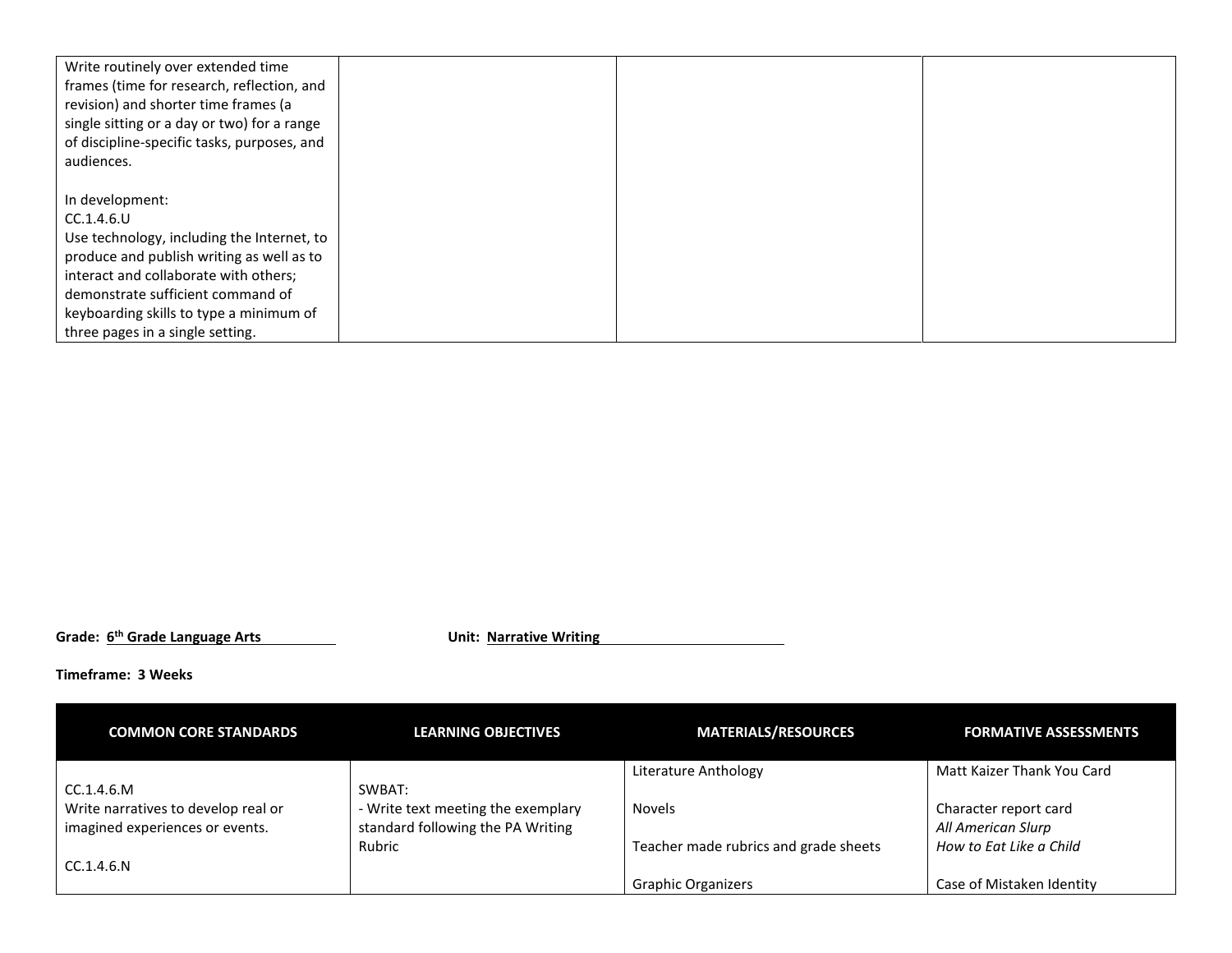| Engage and orient the reader by              | - Write multiple drafts, provide/receive      |           |                                  |
|----------------------------------------------|-----------------------------------------------|-----------|----------------------------------|
| establishing a context and introducing a     | feedback and apply as appropriate             | Exemplars | Honors:                          |
| narrator and/or characters.                  |                                               |           | Petey apology letter             |
|                                              | - Tell a story that illustrates a point using |           | Ender's Game column              |
| CC.1.4.6.0                                   | purposeful techniques (character              |           | Treasure Island pirate profile   |
| Use narrative techniques such as dialogue,   | development, flashbacks, etc.)                |           | Freak the Mighty dictionary      |
| description, and pacing to develop           |                                               |           | <b>Novel Newsletter</b>          |
| experiences, events, and/or characters; use  | - Use reading exemplars to impact             |           | Daemon Explanation               |
| precise words and phrases, relevant          | writing                                       |           | Conversation with another author |
| descriptive details, and sensory language to |                                               |           |                                  |
| convey experiences and events.               | - Engage and orient the reader by             |           | Pantoum Poem                     |
|                                              | establishing a context and point of view      |           |                                  |
| CC.1.4.6.P                                   | and introducing a narrator and/or             |           |                                  |
| Organize an event sequence that unfolds      | characters; organize an event sequence        |           |                                  |
| naturally and logically, using a variety of  | that unfolds naturally and logically to       |           |                                  |
| transition words, phrases, and clauses to    | support the writer's purpose                  |           |                                  |
| convey sequence and signal shifts from one   |                                               |           |                                  |
| time frame or setting to another; provide a  | - Use narrative techniques, such as           |           |                                  |
| conclusion that follows from the narrated    | dialogue, pacing, description, and            |           |                                  |
| experiences and events.                      | reflection, to develop experiences,           |           |                                  |
|                                              | events, and/or characters                     |           |                                  |
|                                              |                                               |           |                                  |
|                                              | - Use a variety of transitional words,        |           |                                  |
|                                              | phrases, and clauses to convey                |           |                                  |
|                                              | sequence, to signal shifts from one time      |           |                                  |
|                                              | frame or setting to another, and show         |           |                                  |
|                                              | the relationships among experiences           |           |                                  |
|                                              | and events                                    |           |                                  |

| <b>COMMON CORE STANDARDS</b>                                                                                                                                                                                                           | <b>LEARNING OBJECTIVES</b>                                                                                                                                                                                                                                | <b>MATERIALS/RESOURCES</b> | <b>FORMATIVE ASSESSMENTS</b> |
|----------------------------------------------------------------------------------------------------------------------------------------------------------------------------------------------------------------------------------------|-----------------------------------------------------------------------------------------------------------------------------------------------------------------------------------------------------------------------------------------------------------|----------------------------|------------------------------|
| CC.1.4.6.Q<br>Write with an awareness of the stylistic<br>aspects of writing.<br>Vary sentence patterns for<br>meaning, reader/listener<br>interest, and style.<br>Use precise language<br>Develop and maintain a<br>consistent voice. | - Use precise words and phrases,<br>relevant descriptive details, and sensory<br>language to capture the action and<br>convey experiences and events<br>- Provide a conclusion that follows from<br>and reflects on the narrated experiences<br>or events |                            |                              |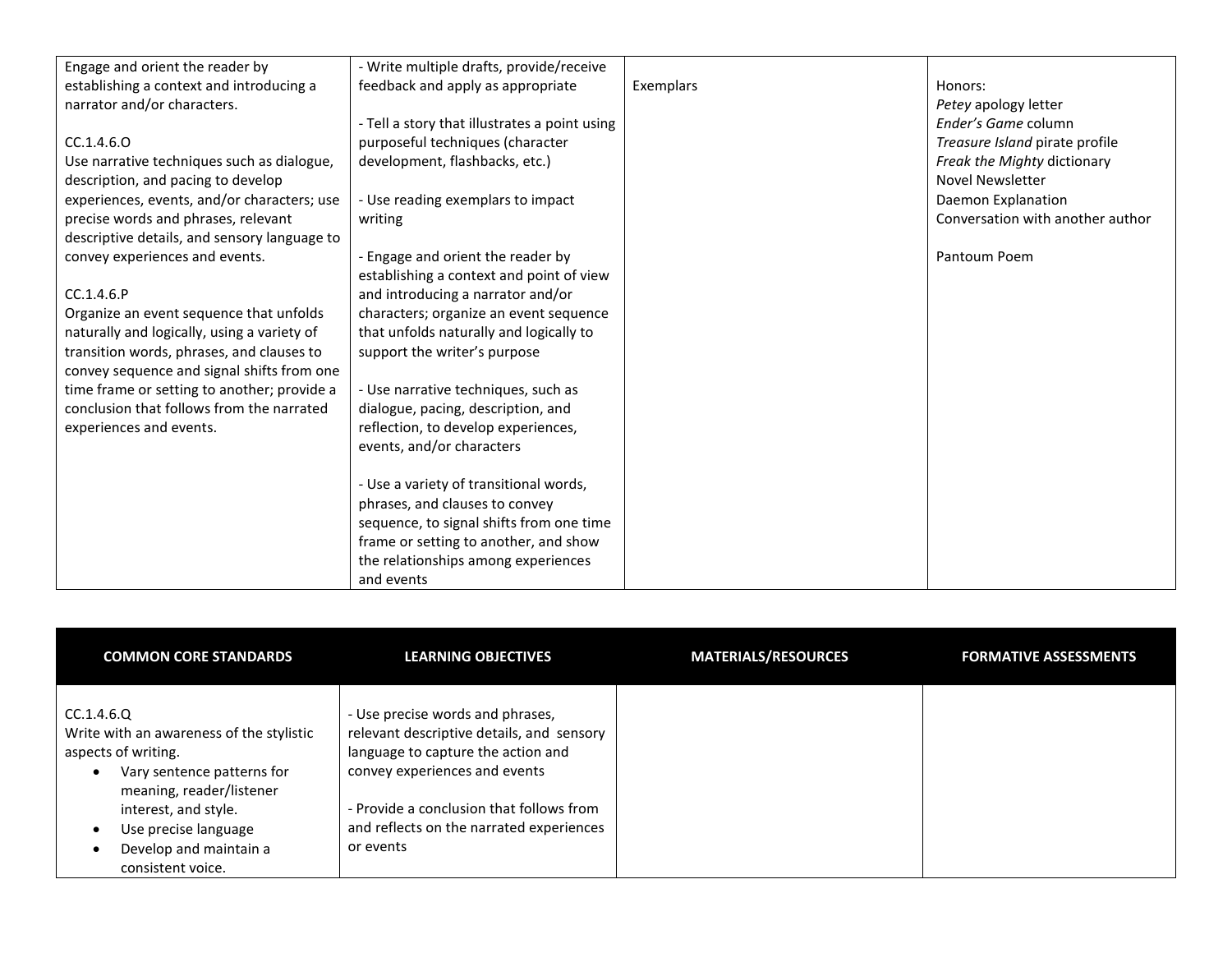| CC.1.4.6.R<br>Demonstrate a grade-appropriate<br>command of the conventions of standard<br>English grammar, usage, capitalization,<br>punctuation, and spelling.                                                                                                                      |  |  |
|---------------------------------------------------------------------------------------------------------------------------------------------------------------------------------------------------------------------------------------------------------------------------------------|--|--|
| CC.1.4.6.T<br>With guidance and support from peers<br>and adults, develop and strengthen<br>writing as needed by planning, revising,<br>editing, rewriting, or trying a new<br>approach.                                                                                              |  |  |
| CC.1.4.6.X<br>Write routinely over extended time<br>frames (time for research, reflection, and<br>revision) and shorter time frames (a<br>single sitting or a day or two) for a range<br>of discipline-specific tasks, purposes, and<br>audiences.                                    |  |  |
| In development:<br>CC.1.4.6.U<br>Use technology, including the Internet, to<br>produce and publish writing as well as to<br>interact and collaborate with others;<br>demonstrate sufficient command of<br>keyboarding skills to type a minimum of<br>three pages in a single setting. |  |  |

## **Grade:**  $6^{th}$  **Grade Language Arts Listening Unit:** Speaking and Listening

| <b>COMMON CORE STANDARDS</b>              | <b>LEARNING OBJECTIVES</b> | <b>MATERIALS/RESOURCES</b>     | <b>FORMATIVE ASSESSMENTS</b>        |
|-------------------------------------------|----------------------------|--------------------------------|-------------------------------------|
|                                           |                            | <b>Reading Minute Articles</b> | <b>Reading Minute Presentations</b> |
| CC.1.5.6.A                                | SWBAT:                     |                                |                                     |
| Engage effectively in a range of          |                            | <b>Reading Minute rubrics</b>  | Literature Circles                  |
| collaborative discussions, on grade-level |                            |                                |                                     |
| topics, texts, and issues, building on    |                            |                                | <b>Author Share</b>                 |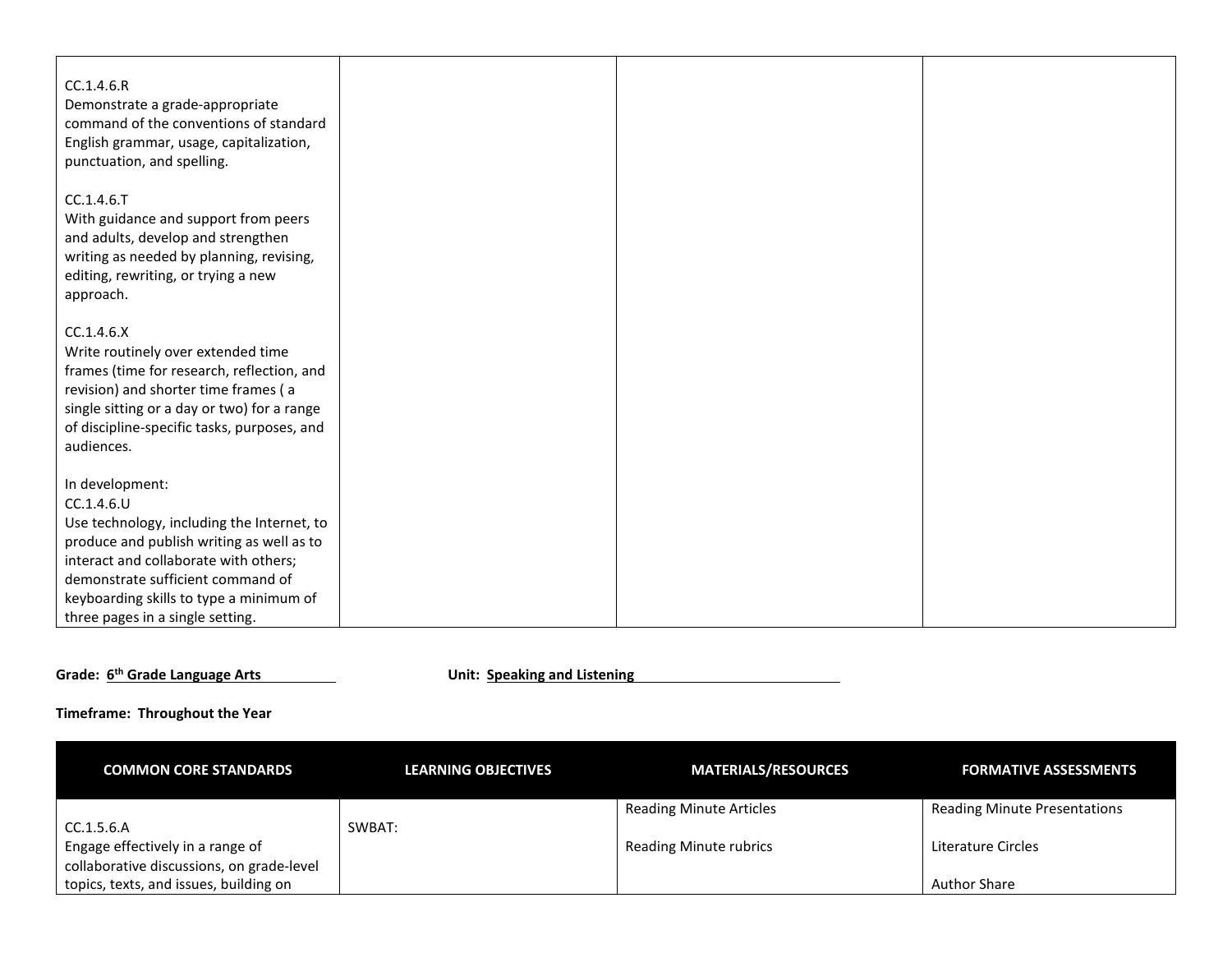| others' ideas and expressing their own                                        | - Effectiveness present a position to the | Literature Circle Novels (See reading    |                                        |
|-------------------------------------------------------------------------------|-------------------------------------------|------------------------------------------|----------------------------------------|
| clearly.                                                                      | class integrating technology and/or       | literature)                              | <b>Novel Discussions</b>               |
|                                                                               | multimedia displays purposefully          |                                          |                                        |
| CC.1.5.6.B                                                                    |                                           | Class novels                             | Survival Kit                           |
| Delineate a speaker's argument and                                            | - Fully participate in large and small    |                                          |                                        |
|                                                                               |                                           |                                          |                                        |
| specific claims by identifying specific<br>reasons and evidence and recognize | group discussions                         | Introductory Activity Graphic Organizers | <b>Introductory Activity Sharing</b>   |
| arguments or claims not supported by                                          | - Evaluate the content of a speaker's     | Various Video Clips                      | Honors:                                |
| factual evidence.                                                             | argument                                  |                                          | <b>Disability Project Presentation</b> |
|                                                                               |                                           |                                          | Conversation with another author       |
| CC.1.5.6.C                                                                    | - Evaluate the effectiveness of different |                                          |                                        |
| Interpret information presented in                                            | media formats                             |                                          |                                        |
| diverse media and formats (e.g., visually,                                    |                                           |                                          |                                        |
| quantitatively, orally) and explain how it                                    |                                           |                                          |                                        |
| contributes to a topic, text, or issue under                                  |                                           |                                          |                                        |
| study.                                                                        |                                           |                                          |                                        |
|                                                                               |                                           |                                          |                                        |
| CC.1.5.6.D                                                                    |                                           |                                          |                                        |
| Present claims and findings, sequencing                                       |                                           |                                          |                                        |
| ideas logically and using pertinent                                           |                                           |                                          |                                        |
| descriptions, facts, and details to                                           |                                           |                                          |                                        |
| accentuate main ideas or themes; use                                          |                                           |                                          |                                        |
|                                                                               |                                           |                                          |                                        |
| appropriate eye contact, adequate                                             |                                           |                                          |                                        |
| volume, and clear pronunciation.                                              |                                           |                                          |                                        |
| CC.1.5.6.E                                                                    |                                           |                                          |                                        |
|                                                                               |                                           |                                          |                                        |
| Adapt speech to a variety of contexts and                                     |                                           |                                          |                                        |
| tasks.                                                                        |                                           |                                          |                                        |

| <b>COMMON CORE STANDARDS</b>                                                                                   | <b>LEARNING OBJECTIVES</b> | <b>MATERIALS/RESOURCES</b> | <b>FORMATIVE ASSESSMENTS</b> |
|----------------------------------------------------------------------------------------------------------------|----------------------------|----------------------------|------------------------------|
| CC.1.5.6.F<br>Include multimedia components and<br>visual displays in presentations to clarify<br>information. |                            |                            |                              |
| CC.1.5.6.G<br>Demonstrate command of the<br>conventions of standard English when                               |                            |                            |                              |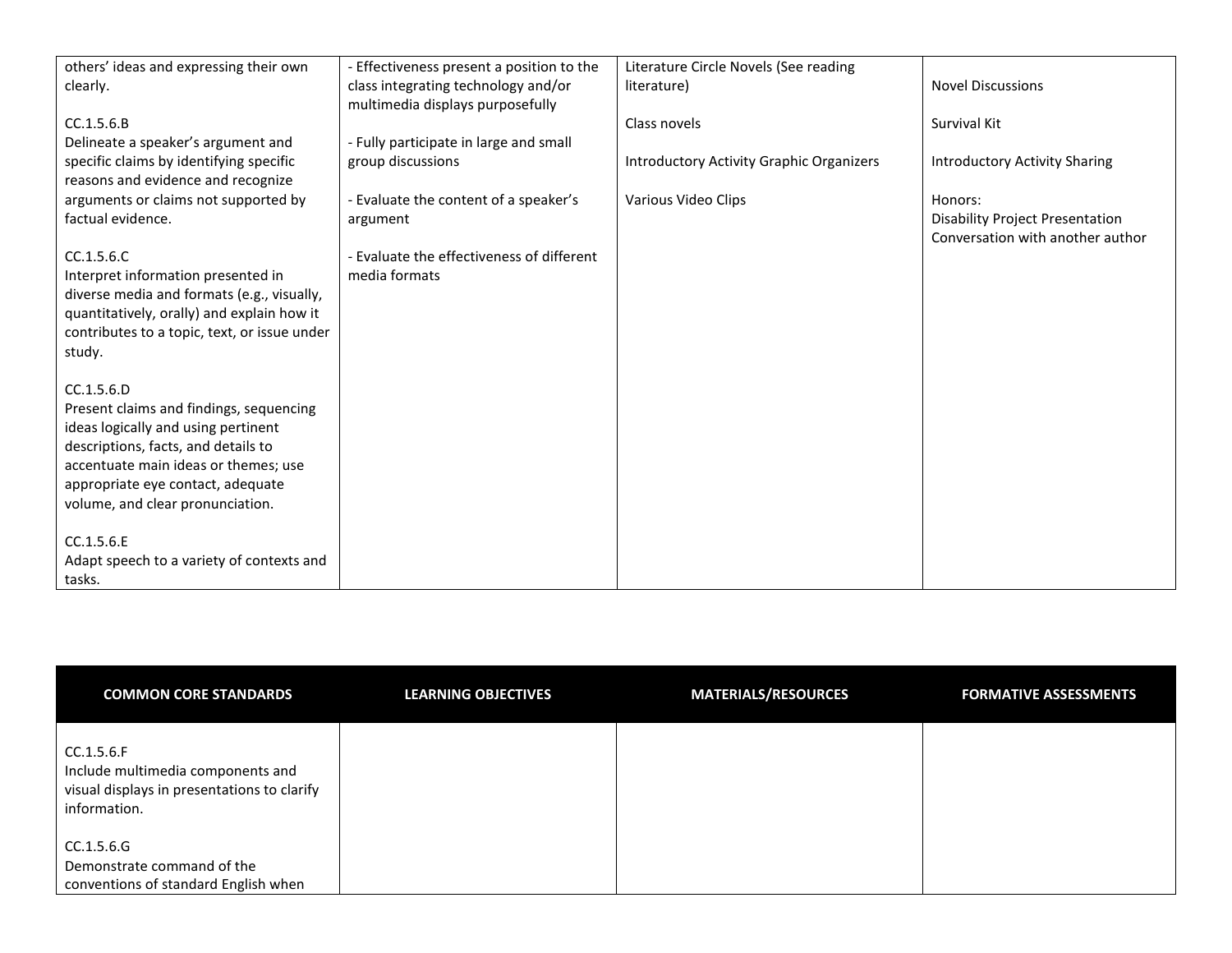| speaking based on Grade 6 level and |  |  |
|-------------------------------------|--|--|
| content.                            |  |  |

**Grade: 6th Grade Language Arts Unit: Vocabulary**

**Timeframe: Throughout the Year**

| <b>COMMON CORE STANDARDS</b>           | LEARNING OBJECTIVES | <b>MATERIALS/RESOURCES</b>               | <b>FORMATIVE ASSESSMENTS</b>  |
|----------------------------------------|---------------------|------------------------------------------|-------------------------------|
|                                        |                     | <b>Teacher Selected Vocabulary Lists</b> | <b>Vocabulary Assessments</b> |
| CC.1.2.6.F                             | SWBAT:              |                                          |                               |
| Determine the meaning of words and     |                     | Class Novel vocabulary terms             | <b>Novel Assessments</b>      |
| phrase as they are used in grade-level |                     |                                          |                               |
| reading and content, including         |                     | <b>PSSA Crosswalk Book</b>               | <b>Vocabulary Exercises</b>   |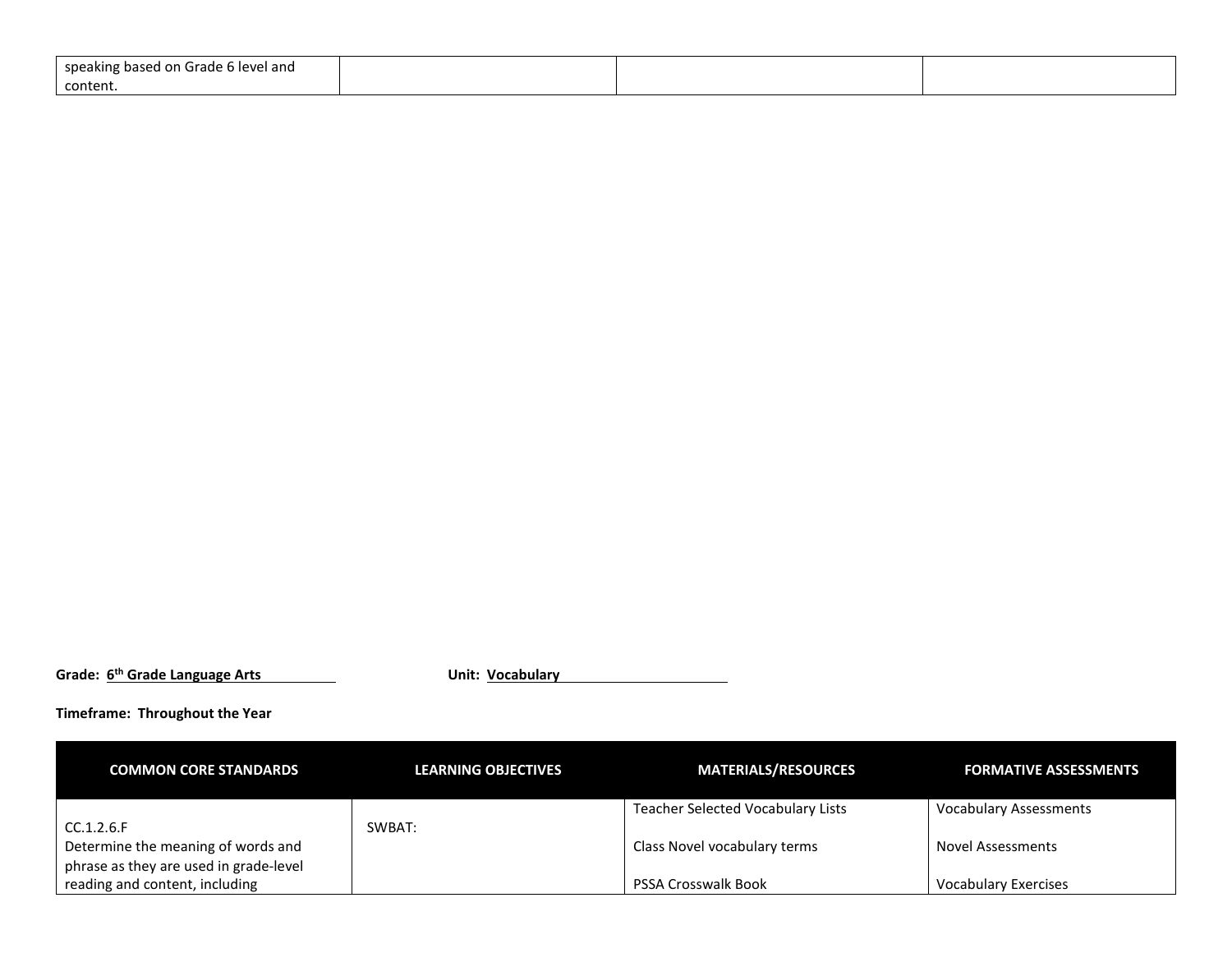| interpretation of figurative language in   | - Examine why authors use the words  |                          |                             |
|--------------------------------------------|--------------------------------------|--------------------------|-----------------------------|
| context.                                   | they choose in a text and how it     | Literature Anthology     | <b>Games and Activities</b> |
|                                            | impacts you as a reader              |                          |                             |
| $CC.1.2.6$ .                               |                                      | Literature Circle Novels |                             |
| Acquire and use accurately grade-          | - Draw connections between new and   |                          |                             |
| appropriate general academic and domain-   | known vocabulary                     | Various Articles         |                             |
| specific words and phrases; gather         |                                      |                          |                             |
| vocabulary knowledge when considering a    | - Distinguish between shades of      |                          |                             |
| word or phrase important to                | meaning for similar terms            |                          |                             |
| comprehension or expression.               |                                      |                          |                             |
|                                            | - Use context of text to determine   |                          |                             |
| CC.1.2.6.K                                 | meaning of unfamiliar terms          |                          |                             |
| CC.1.3.6.1                                 |                                      |                          |                             |
| Determine or clarify the meaning of        | - Apply learned vocabulary in speech |                          |                             |
| unknown and multiple-meaning words and     | and writing                          |                          |                             |
| phrases based on grade-level reading and   |                                      |                          |                             |
| content, choosing flexibly from a range of |                                      |                          |                             |
| strategies and tools.                      |                                      |                          |                             |

| <b>COMMON CORE STANDARDS</b>                                                                                                                                                                                     | <b>LEARNING OBJECTIVES</b> | <b>MATERIALS/RESOURCES</b> | <b>FORMATIVE ASSESSMENTS</b> |
|------------------------------------------------------------------------------------------------------------------------------------------------------------------------------------------------------------------|----------------------------|----------------------------|------------------------------|
| CC.1.4.6.E<br>CC.1.4.6.K<br>Write with an awareness of the stylistic<br>aspects of composition.<br>Use precise language and domain-<br>$\bullet$<br>specific vocabulary to inform<br>about or explain the topic. |                            |                            |                              |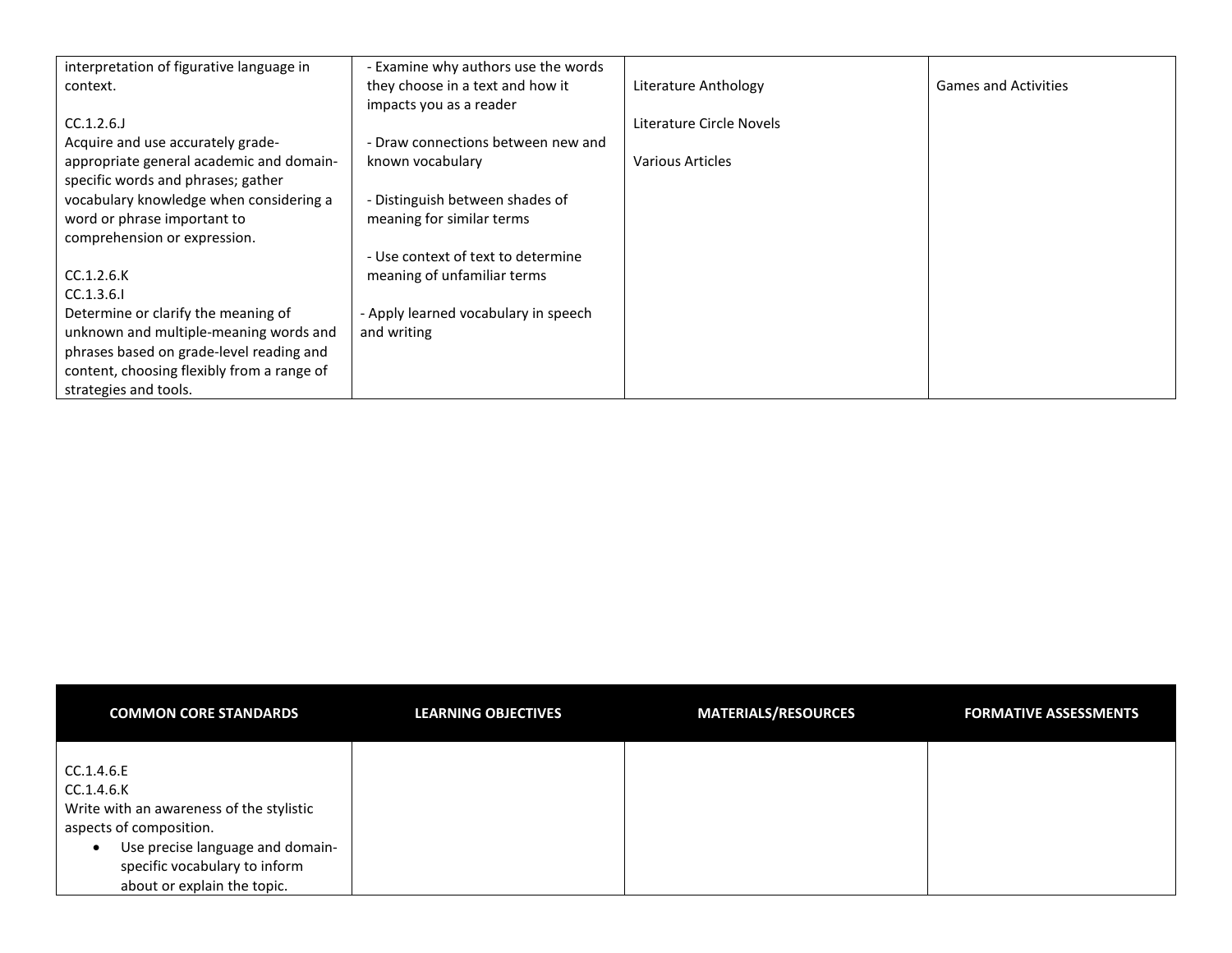| Use sentences of varying lengths<br>$\bullet$<br>and complexities.<br>Develop and maintain a consistent<br>$\bullet$ |  |  |
|----------------------------------------------------------------------------------------------------------------------|--|--|
| voice.                                                                                                               |  |  |
| Establish and maintain a formal style.                                                                               |  |  |
|                                                                                                                      |  |  |
| CC.1.4.6.Q                                                                                                           |  |  |
| Write with an awareness of the stylistic                                                                             |  |  |
|                                                                                                                      |  |  |
| aspects of writing.                                                                                                  |  |  |
| Vary sentence patterns for<br>$\bullet$                                                                              |  |  |
| meaning, reader/listener interest,                                                                                   |  |  |
|                                                                                                                      |  |  |
| and style.                                                                                                           |  |  |
| Use precise language.                                                                                                |  |  |
| Develop and maintain a consistent                                                                                    |  |  |
| voice.                                                                                                               |  |  |

**Grade: 6th Grade Language Arts Unit: Grammar**

| <b>COMMON CORE STANDARDS</b> | <b>LEARNING OBJECTIVES</b>         | <b>MATERIALS/RESOURCES</b> | <b>FORMATIVE ASSESSMENTS</b>      |
|------------------------------|------------------------------------|----------------------------|-----------------------------------|
|                              | - Differentiate between formal and | Various Grammar Videos     | Student writing                   |
| CC.1.4.6.E<br>CC.1.4.6.K     | informal writing                   | PSSA Crosswalk Book        | Teacher created tests and quizzes |
| CC.1.4.6.Q                   |                                    |                            |                                   |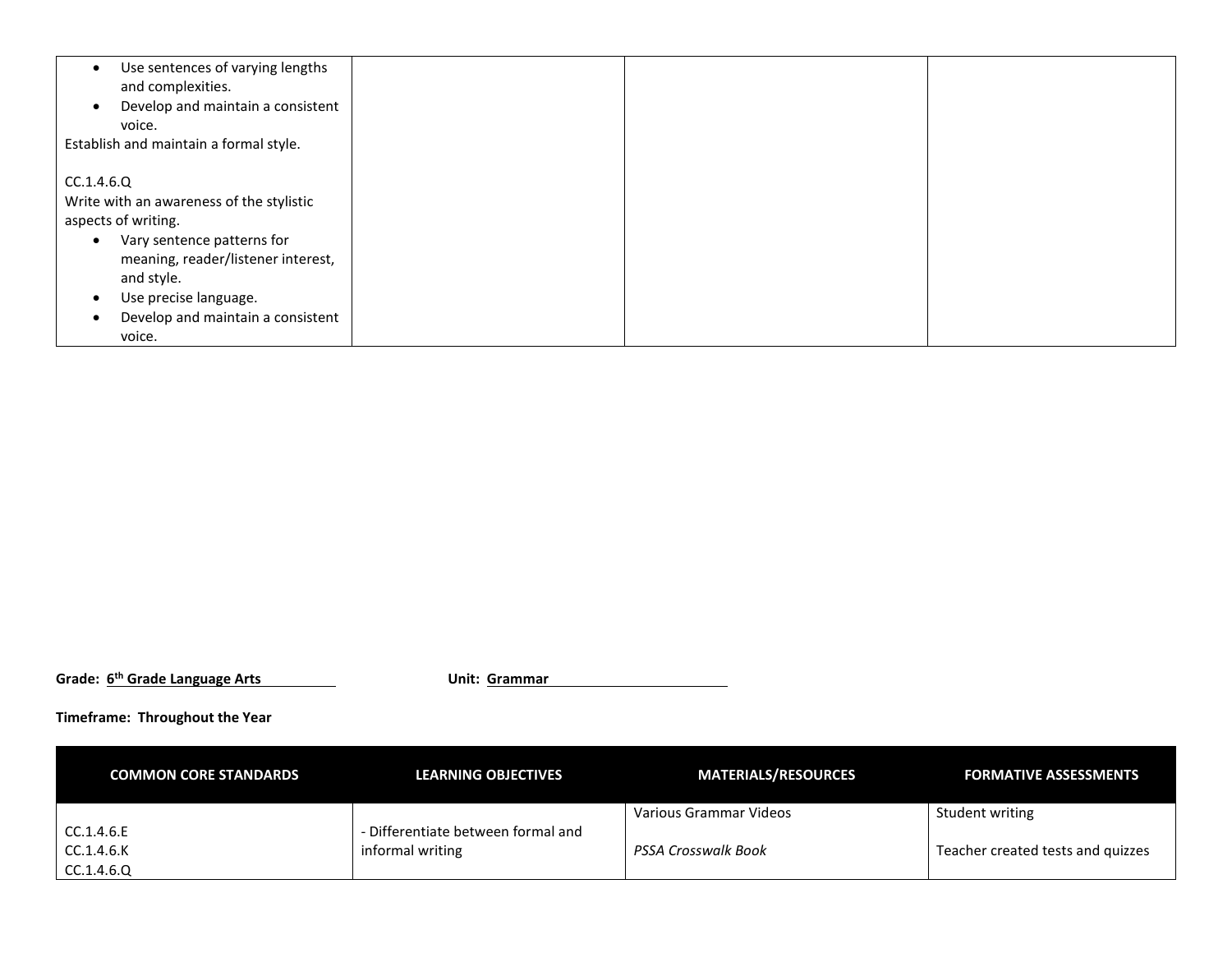| Write with an awareness of the stylistic      | - Demonstrate understanding of             | Teacher made/collected handouts           | <b>Grammar Games/Activities</b> |
|-----------------------------------------------|--------------------------------------------|-------------------------------------------|---------------------------------|
| aspects of composition.                       | standard grammar principles                |                                           |                                 |
| Use precise language and domain-              |                                            | <b>Novels</b>                             |                                 |
| specific vocabulary to inform about           | Purposeful manipulation of standard        |                                           |                                 |
| or explain the topic.                         | grammar principles based on authorial      | <b>Student Exemplars</b>                  |                                 |
| Use sentences of varying lengths<br>$\bullet$ | choice and audience awareness              |                                           |                                 |
| and complexities.                             |                                            | Use of non-examples (poor use of grammar) |                                 |
| Develop and maintain a consistent<br>O        | - Purposeful use of word choice,           |                                           |                                 |
| voice.                                        | sentence variety, etc. to meet audience    | Daily Edits                               |                                 |
| Establish and maintain a formal               | needs                                      |                                           |                                 |
| style.                                        |                                            |                                           |                                 |
|                                               | Explain the function of verbals            |                                           |                                 |
| CC.1.4.6.F                                    | (gerunds, participles, and infinitives) in |                                           |                                 |
| CC.1.4.6.L                                    | general and their function in particular   |                                           |                                 |
| CC.1.4.6.R                                    | sentences                                  |                                           |                                 |
| Demonstrate a grade-appropriate               |                                            |                                           |                                 |
| command of the conventions of standard        | - Form and use verbs in the active and     |                                           |                                 |
| English grammar, usage, capitalization,       | passive voices                             |                                           |                                 |
| punctuation, and spelling.                    |                                            |                                           |                                 |
|                                               | - Form and use verbs in the indicative,    |                                           |                                 |
| CC.1.5.6.G                                    | imperative, interrogative, conditional,    |                                           |                                 |
| Demonstrate command of the conventions        | and subjunctive mood                       |                                           |                                 |
| of standard English when speaking based       |                                            |                                           |                                 |
| on Grade 6 level and content.                 | - Recognize and correct inappropriate      |                                           |                                 |
|                                               | shifts in verb voice and mood              |                                           |                                 |
|                                               |                                            |                                           |                                 |
|                                               | Place phrases and clauses within a         |                                           |                                 |
|                                               | sentence recognizing and correcting        |                                           |                                 |
|                                               | misplaced and dangling modifiers           |                                           |                                 |
|                                               |                                            |                                           |                                 |
|                                               | - Recognize and correct inappropriate      |                                           |                                 |
|                                               | shifts in pronoun number and person        |                                           |                                 |

| <b>COMMON CORE STANDARDS</b>                                                                                 | <b>LEARNING OBJECTIVES</b>                                                                | <b>MATERIALS/RESOURCES</b> | <b>FORMATIVE ASSESSMENTS</b> |
|--------------------------------------------------------------------------------------------------------------|-------------------------------------------------------------------------------------------|----------------------------|------------------------------|
| E06.D.1.1.1<br>Ensure that pronouns are in the proper case<br>(i.e., subjective, objective, and possessive). | - Recognize and correct vague pronouns<br>(ones with unclear or ambiguous<br>antecedents) |                            |                              |
| E06.D.1.1.2                                                                                                  | - Recognize and correct inappropriate<br>shift in verb tense                              |                            |                              |